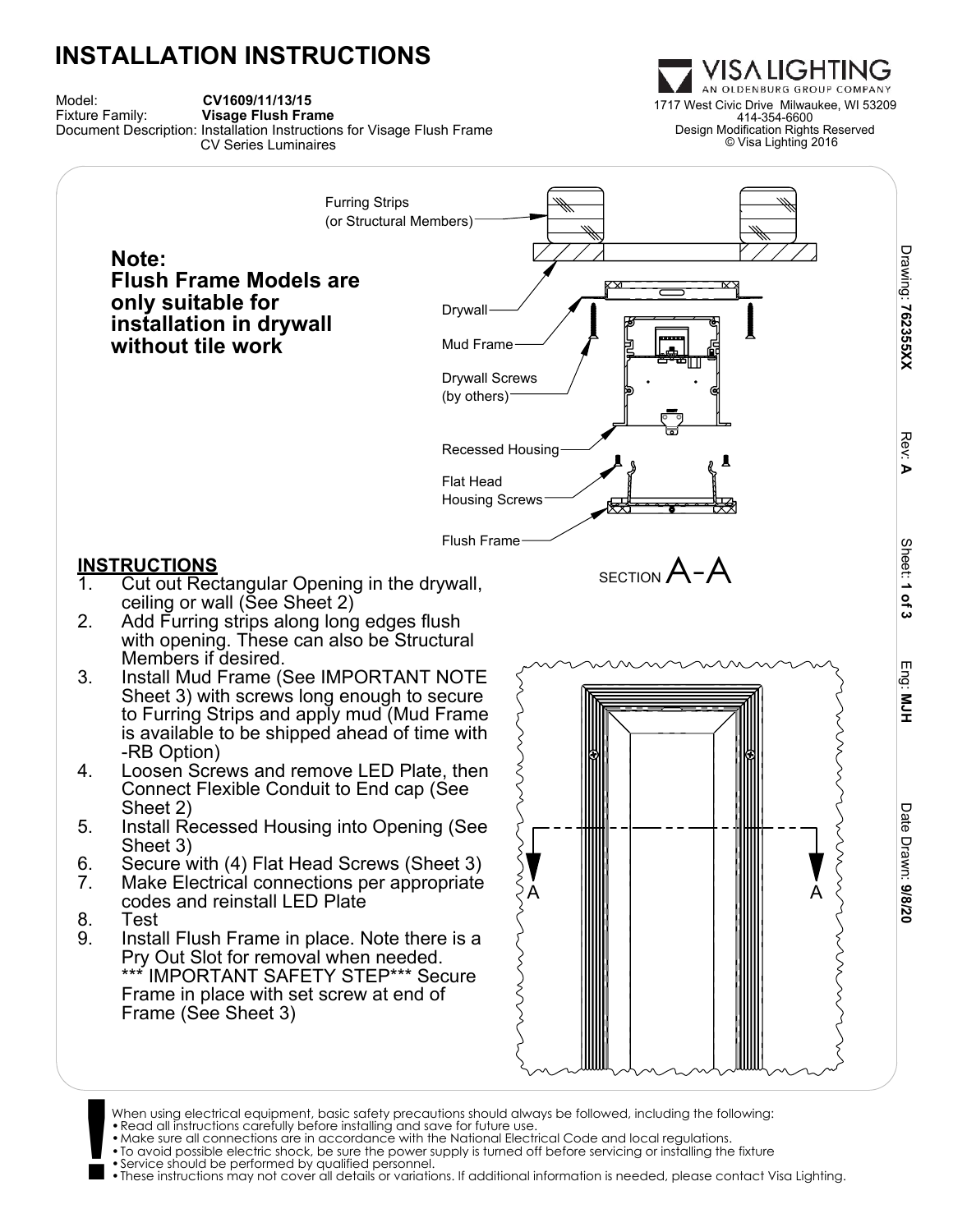## **INSTALLATION INSTRUCTIONS**





- When using electrical equipment, basic safety precautions should always be followed, including the following:<br>• Read all instructions carefully before installing and save for future use.<br>• Make sure all connections are in
	-
	-
	-
	-

•These instructions may not cover all details or variations. If additional information is needed, please contact Visa Lighting.

1717 West Civic Drive Milwaukee, WI 53209 414-354-6600 Design Modification Rights Reserved © Visa Lighting 2016

VISA LIGHTING OLDENBURG GROUP COMPANY

**M**<br>H<sub>H</sub>

<u>ъ</u>